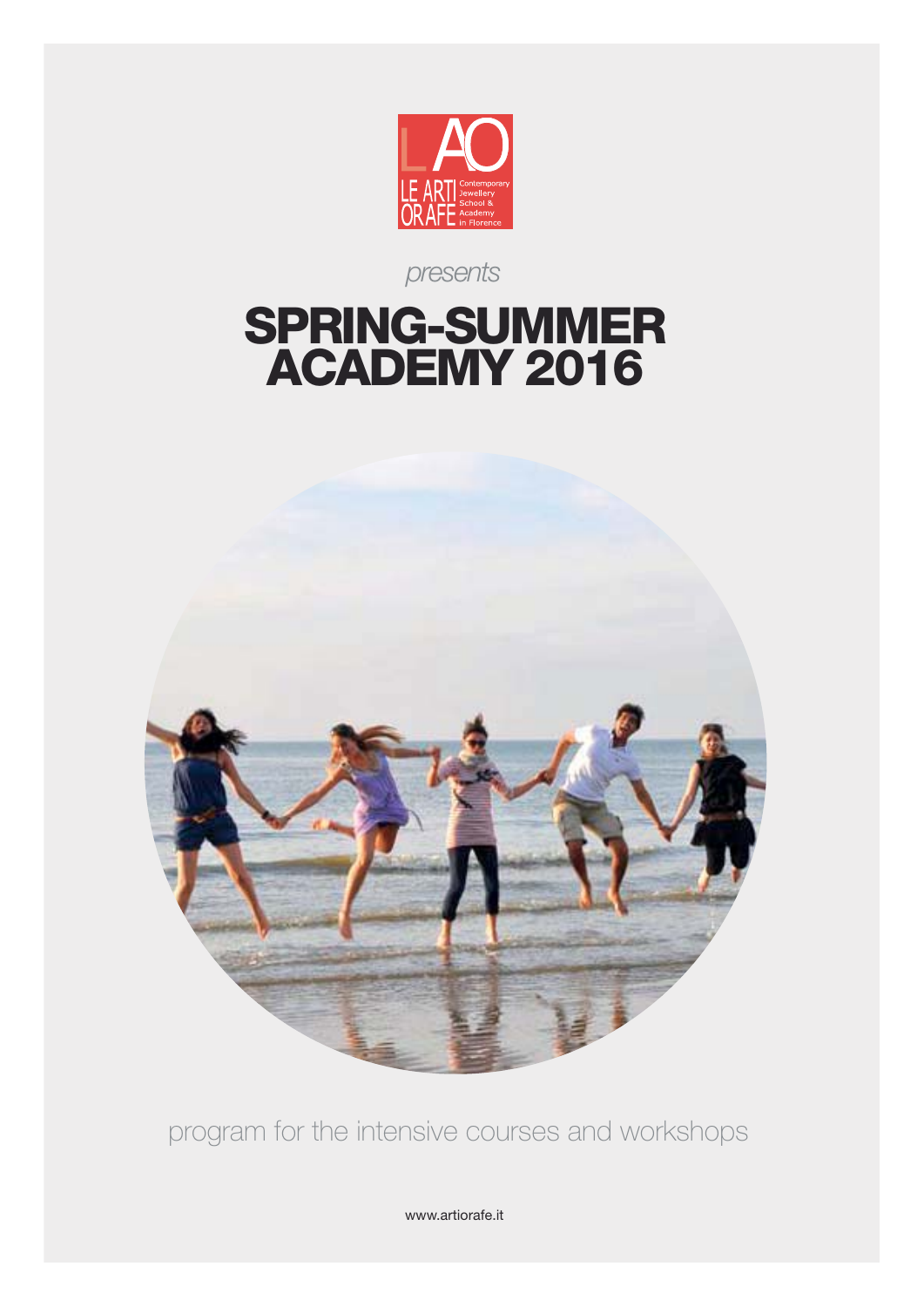

#### **THE INTENSIVE COURSES**

These courses are conducted by school's teachers, offering the opportunity to learn in a short period of time very specific technical skills, and are suitable for people who do not have the opportunity to take longer courses, perhaps because they have a job, or because they attending other schools.

#### **WORKSHOPS**

The workshops are entrusted to guest teachers and artists, and are a great opportunity to exchange ideas with personalities from the jewellery world, which offer their point of view and suggest research paths that will certainly constitute a further tool for reflection and professional growth.

*The intensive courses are held by the school teaching staff. Courses are of a prevalently technical content, open to all and they are generally attended by people with professional commitments who cannot attend the long-term courses, and students from other schools. Lessons are held in Italian.*

**THE INTENSIVE COURSES**

#### **INTENSIVE JEWELLERY DESIGN COURSE**

LAO is the best place in Italy where you could learn about techniques and concepts of jewellery design. The intensive Jewellery Design course is recommended both for beginners and advanced students in jewellery making and design, and it is also suited for professional goldsmiths who want to improve their competences. **Study subjects:** technical drawing, design, rendering.

#### **INTENSIVE CAD COURSE**

CAD technology allows us to visualize, modify and archive all the ideas, sketches and designs we like and at the same time help us create perfect prototypes in a relatively short amount of time. The intensive course is recommended both for beginners and advanced students in jewellery making and design, and it is also suited for professional goldsmiths who want to improve their competences. **Study subjects:** Rhinoceros e Flamingo.

#### **INTENSIVE STONE SETTING COURSE**

The intensive stone setting course is recommended both for beginners and students, but it is also suited for professional goldsmiths and stone setters who want to improve their competences with the newest techniques. **Study subjects:** stone setting workshop, lessons and exercises with silver findings and stones.

#### **INTENSIVE HAND ENGRAVING COURSE**

Tuscany has always prided itself on being the centre of the refined art of engraving precious metal, in which the technique and the pleasure of ornamentation coexists in the most admirable way.

Engraving intensive course is open to all.

**Study subjects:**hand engraving lessons, lessons and exercises on metal and silver sheets.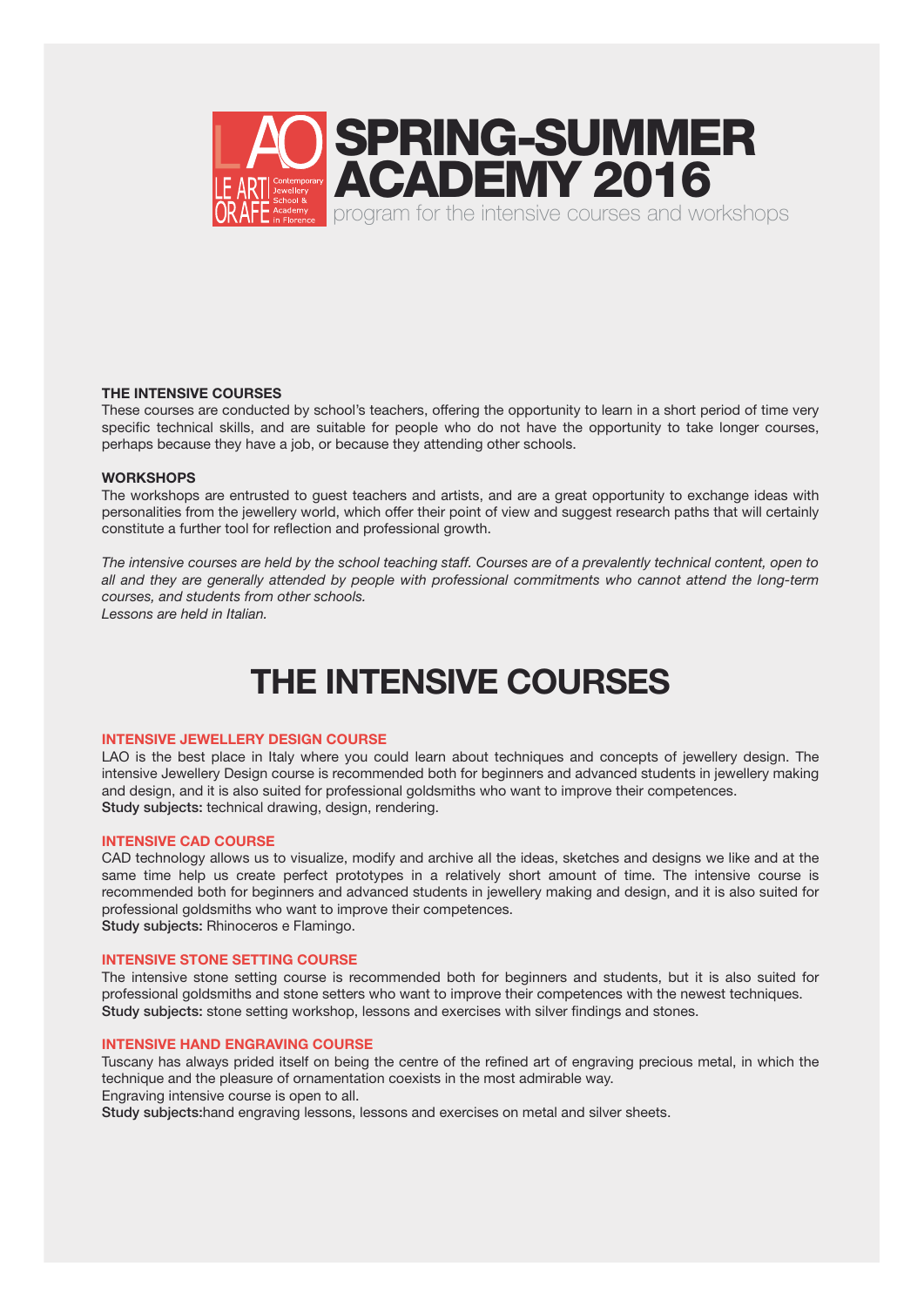# **2016WORKSHOPS INVITED ARTISTS PROGRAM**

| <b>Title and</b><br>course's code                                                         | <b>Schedule</b> | <b>Total</b><br>hours | <b>Max</b><br><b>Participants</b> | Fees*<br><b>EURO</b>                     | <b>Deadline for</b><br><b>Booking</b> |
|-------------------------------------------------------------------------------------------|-----------------|-----------------------|-----------------------------------|------------------------------------------|---------------------------------------|
| <b>Philip Sajet</b><br>Let's do something<br>beautiful<br><b>PS.W</b>                     | $9 - 13$ May    | 30                    | 15                                | 800                                      | 30 March                              |
| Sibylle Umlauf<br>An old technique in a<br>new look<br><b>SU.W</b>                        | $16 - 19$ May   | 24                    | 8                                 | Only for<br>current<br>LAO's<br>students | 8 April                               |
| Harold O'Connor<br>Contemporary Methods 23 - 27 May<br>of silver/gold granulation<br>OC.W |                 | 30                    | 12                                | 800                                      | 13 April                              |
| Xavier Monclús<br><b>Creative Jewellery:</b><br>form, texture, colour<br><b>XM.W</b>      | $24 - 27$ May   | 32                    | 9                                 | 800                                      | 13 April                              |
| Martina Dempf<br><b>Fusion Design.</b><br><b>Considering roots</b><br><b>MD.W</b>         | $20 - 24$ June  | 32                    | 12                                | 800                                      | 10 May                                |

*\* Included VAT LAO's former students, 10% discount LAO's current students, 20% discount*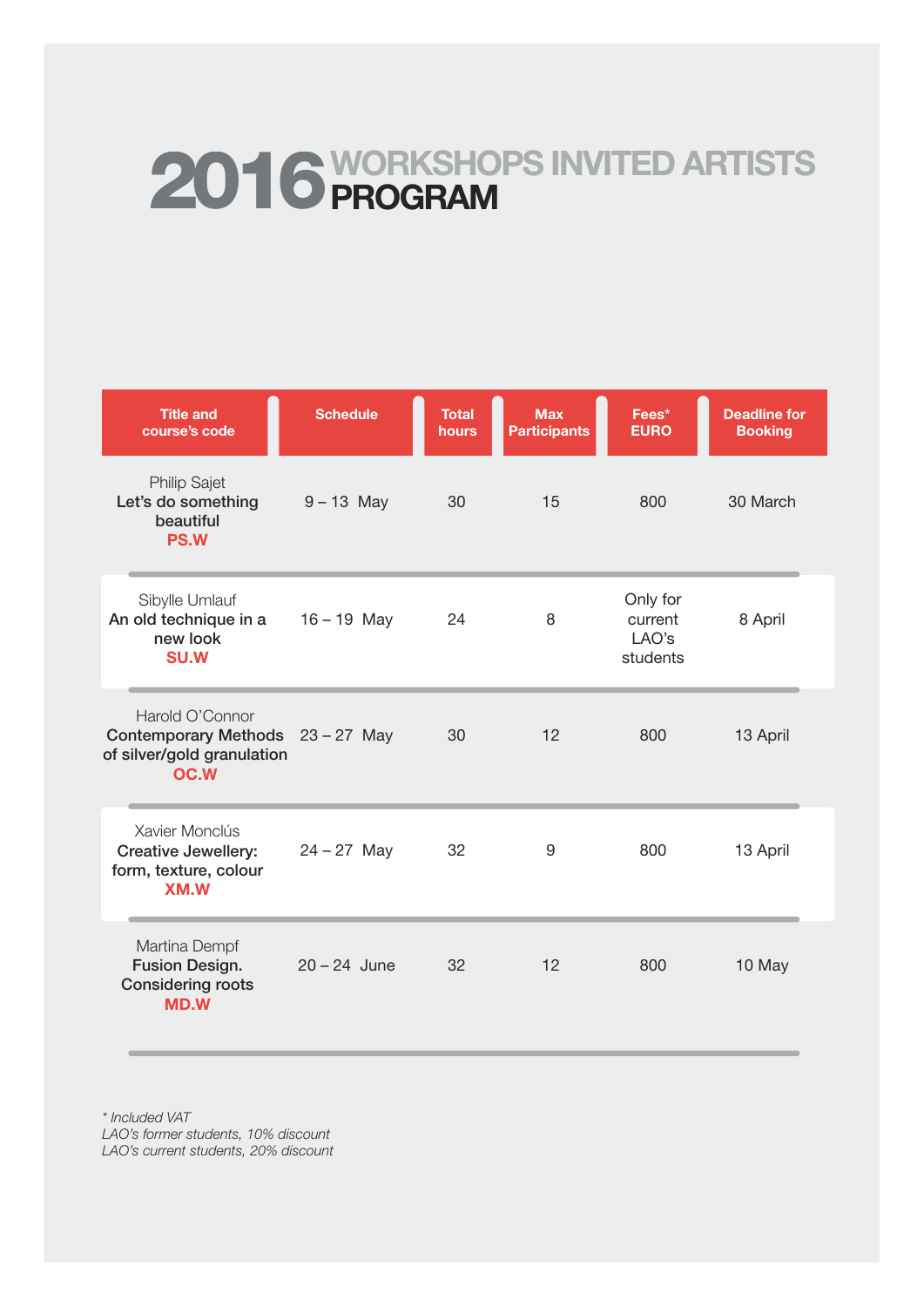## **2016 THE INTENSIVE COURSES PROGRAM**

| <b>Title and</b><br>course's code               | <b>Schedule</b>   | <b>Total</b><br>hours | <b>Max</b><br><b>Participants</b> | Fees*<br><b>EURO</b> | <b>Deadline for</b><br><b>Booking</b> |
|-------------------------------------------------|-------------------|-----------------------|-----------------------------------|----------------------|---------------------------------------|
| DI.I<br>Jewellery design                        | $11 - 29$ July    | 90                    | 10                                | 1.500                | 31 May                                |
| EN.I<br>Engraving                               | 5-30 September    | 100                   | 10                                | 1.700                | 31 July                               |
| IN.I<br><b>Stone Setting</b>                    | 5-30 September    | 120                   | 10                                | 2.100                | 31 July                               |
| <b>CAD.I</b><br><b>Computer Aided</b><br>Design | 19 - 30 September | 50                    | 8                                 | 800                  | 31 July                               |

*\* Included VAT*

*LAO's current students and former students, 10% discount*

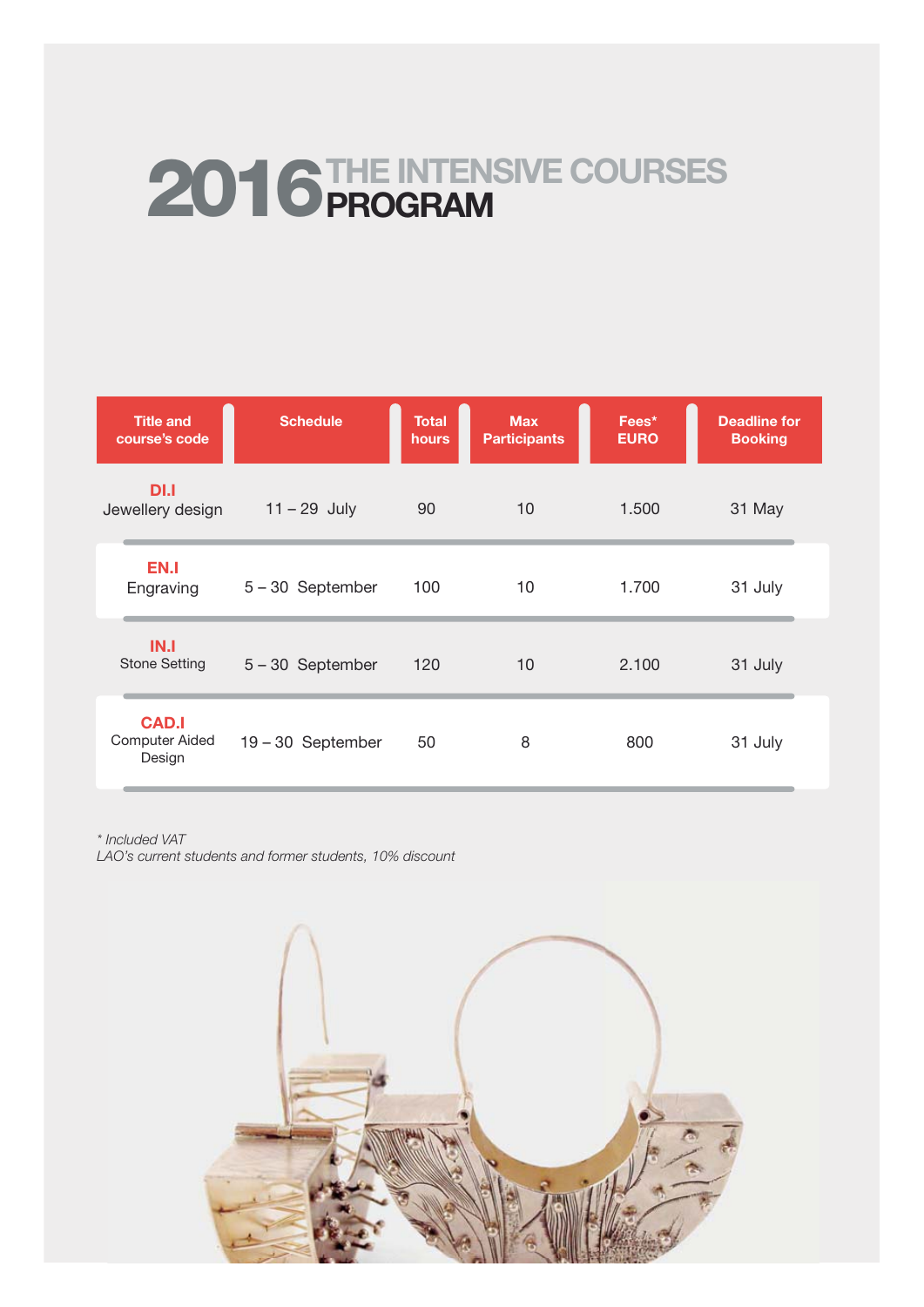## **WORKSHOPS GUEST TEACHERS AND ARTISTS**

#### **MARTINA DEMPF Fusion Design - considering roots**

Jewellery has always been a medium for cultural identity, and in this respect it has been perfectly understood by the people making and wearing it. Contemporary jewellery transcends this local heritage by creating a more global understanding. The workshop will consider each participant's personal cultural origin, by researching local specifics in art and design. With this knowledge everybody will design and make one or more pieces of new fusion jewellery.

Lesson are held in German/English About Martina: *www.martina-dempf.de*

#### **XAVIER MONCLÚS Creative Jewellery: form, texture, colour**

The main objectives of this workshop are: formal investigation, intellectual reflection and material exploration. Participants will be encouraged to work with the language and significance of form and will be taught by demonstration how to:

1. Construct hollow, three-dimensional forms in metal, apply textures to metal and wood, incorporate found objects and images, use the language of colour

Lesson are held in Spanish/English/Italian About Xavier: *klimt02.net/jewellers/xavier-monclus*

#### **HAROLD O'CONNOR Contemporary Methods of silver/gold granulation**

An introduction to the contemporary aspects of granulation, for both silver and gold. Covered in workshop are: alloying metals, making wire and sheet, methods for making small chips of wire, producing small beads, sorting methods, making special glue/flux, discussion of various granule patterns, applying beads to metal and firing them, finishing and repair methods.

Lesson are held in English About Harold: *www.haroldoconnor.com*

#### **PHILIP SAJET Let's do something beautiful**

"The concept of beauty has always been very arbitrary. Beauty is in the eye of the beholder.

Which means that anything that is considered beautiful, can actually be nice and this makes everything much easier. At the same time, there are some official "scientific rules", for example, how to use the information of the Fibonacci sequence, the Golden Rule, or the presence of a symmetry….

There are many of these "proven scientific rules", and the participant can also think to others.

In this workshop we will use these elements to experience. "

Lesson are held in French/ English/Dutch/Italian/German About Philip: *www.philipsajet.com*

#### **SIBYLLE UMLAUF An old technique in a new look**

I love iron, rust, dark, its fragility and reluctance. You can light it with the "Tauschierens" technique (Zogan), using bright silver and warm gold. I want to passionate students to this work. Lesson are held in German/English/Italian About Sibylle: *www.gioielli.de*